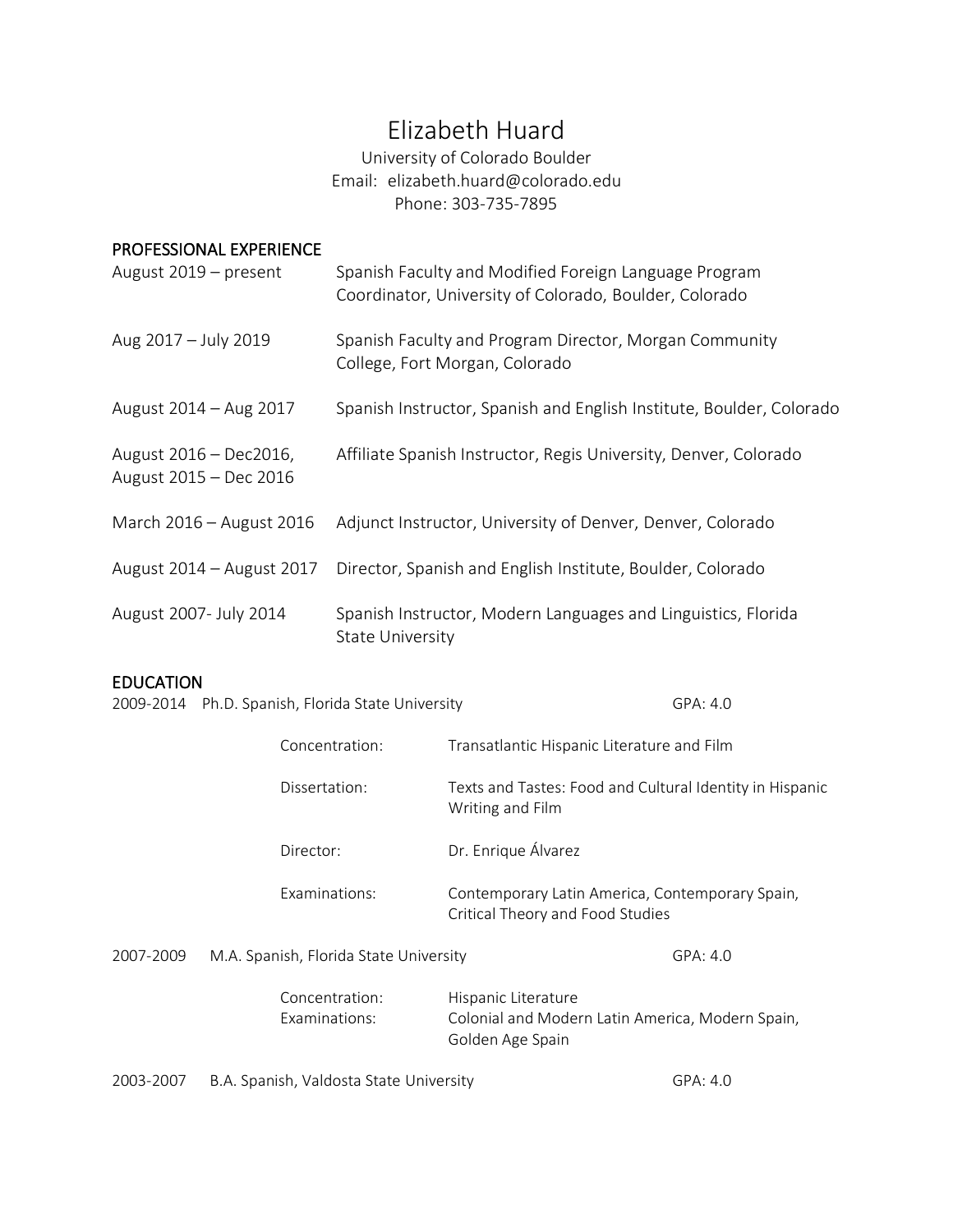#### TEACHING EXPERIENCE

| Aug $2019$ – present                       | Assistant Teaching Professor of Spanish and MFLP Coordinator,<br>University of Colorado Boulder |
|--------------------------------------------|-------------------------------------------------------------------------------------------------|
| Aug 2017 - May 2019                        | Spanish Faculty and Program Director, Morgan Community College                                  |
| Aug 2014-Aug 2017                          | Spanish Instructor, Spanish and English Institute                                               |
| Aug 2016 - Dec 2016<br>Aug 2015 - Dec 2015 | Affiliate Spanish Instructor, Regis University                                                  |
| Mar 2016 – August 2016                     | Latinx Context Course for Graduate Students of Social Work,<br>University of Denver             |
| August 2016-present                        | Volunteer English Instructor, Intercambio Uniting Communities                                   |
| 2007-Summer 2014                           | Spanish Instructor, Modern Languages and Linguistics, Florida<br><b>State University</b>        |

#### Courses Taught:

Modified Spanish 1010: Modified Beginning Spanish I Modified Spanish 1020: Modified Beginning Spanish II Modified Spanish 2110: Modified Second-Year Spanish I Spanish 2110: Second-Year Spanish I Spanish 111: Elementary Spanish I Spanish 112: Elementary Spanish II Spanish 101: Conversational Spanish I Spanish 175: Special Topics Spanish for Parents of Immersion Students Spanish 175: Spanish for the Medical Professions Spanish 275: Spanish for Educators AAA 175: Advanced Academic Achievement Spanish 209A: Elementary Spanish I Spanish 1120: Elementary Spanish I Spanish 1121: Elementary Spanish II Spanish 1124: Combined Elementary Spanish I and II Spanish 2220: Intermediate Spanish I Spanish 2240: Intermediate Spanish II Spanish 3520: Cultures of Latin America Spanish 3030: Approaches to Hispanic Literature Social Work 4750: Critical Perspectives on the Latinx Context Spanish for Senior Citizens After School Enrichment in Spanish Introductory English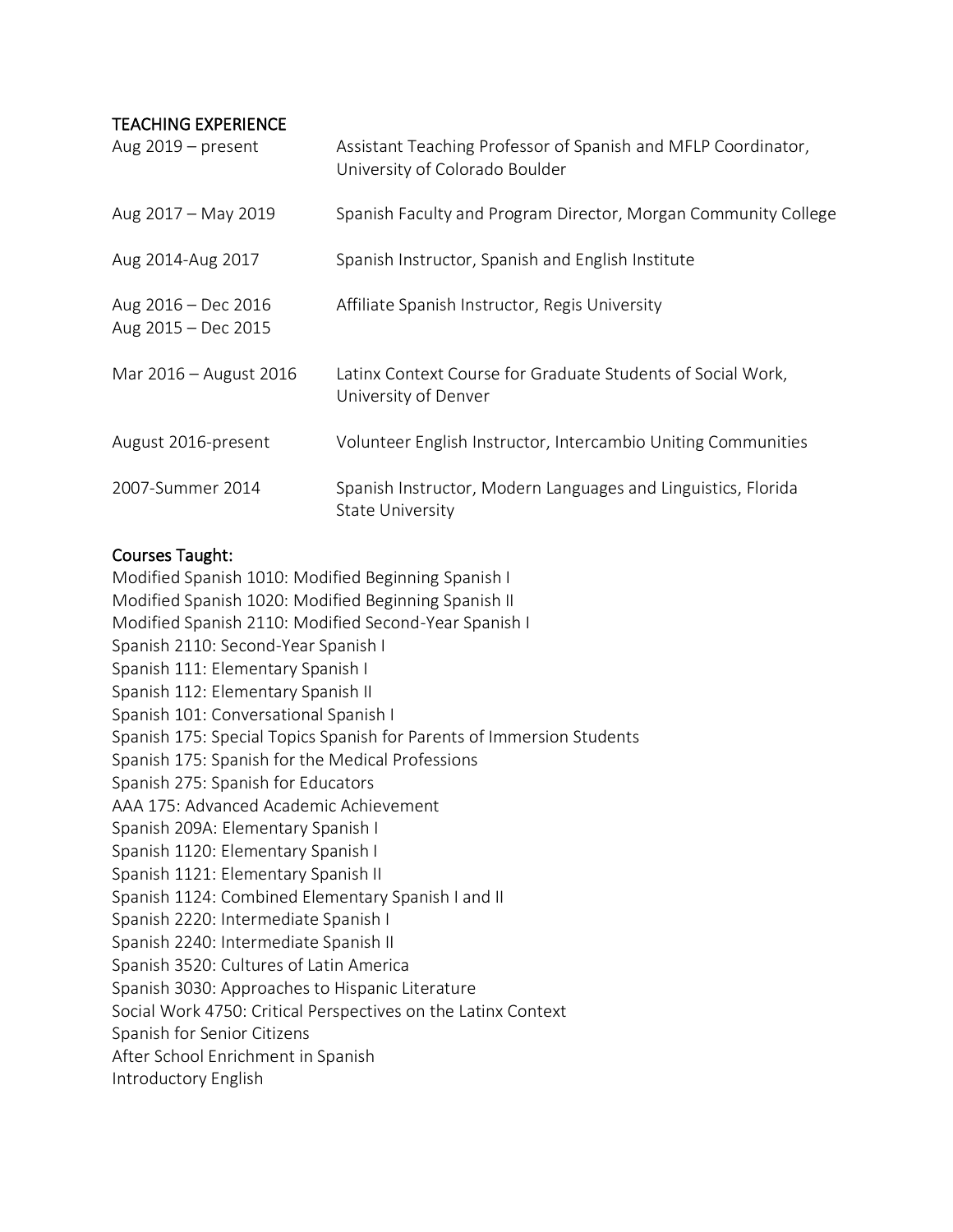## COORDINATING/DIRECTING EXPERIENCE

| Aug 2019-present  | Coordinator of the Modified Foreign Language Program in Spanish,<br>University of Colorado Boulder |
|-------------------|----------------------------------------------------------------------------------------------------|
|                   | Aug 2017-May 2019 Director of Spanish Language Program, Morgan Community College                   |
| Aug 2014-Aug 2017 | Director of all Spanish and English programs, Spanish and English Institute                        |
| 2008-2009         | Spanish 1121 Elementary Spanish II Coordinator, FSU                                                |

## SERVICE AND OTHER ACTIVITIES

| 2021-2022        | Honor Code Advisory Board Faculty Representative                                                                                       |  |
|------------------|----------------------------------------------------------------------------------------------------------------------------------------|--|
| <b>Fall 2021</b> | Substitute Boulder Faculty Assembly Representative                                                                                     |  |
| Spring 2020-     | Elizabeth Brower Gift Fund Committee, CU Boulder                                                                                       |  |
| Fall 2019-       | Course Coordination Committee, CU Boulder                                                                                              |  |
| 2020-2021        | <b>Executive Committee</b>                                                                                                             |  |
| 2020-2021        | Spanish Instructor Hiring Committee                                                                                                    |  |
| Fall 2019        | Arts and Sciences Council, CU Boulder                                                                                                  |  |
| Spring 2019      | Strategic Enrollment Management Team, MCC                                                                                              |  |
| Spring 2019      | Academic Technology Specialist Hiring Committee, MCC                                                                                   |  |
| 2018-2019        | State Faculty Advisory Council Representative, MCC                                                                                     |  |
| 2018-2019        | Multicultural Club Faculty Advisor, MCC                                                                                                |  |
| 2017-2019        | ACCESS Team, MCC                                                                                                                       |  |
|                  | Wellness Committee, MCC                                                                                                                |  |
|                  | Study Abroad Committee, MCC                                                                                                            |  |
| Fall 2017        | Financial Aid Assistant Director Hiring Committee, MCC                                                                                 |  |
| August 2016      | Volunteer Instructing English to immigrant community in Boulder through                                                                |  |
|                  | Intercambio                                                                                                                            |  |
| Fall 2015        | Venezuela Community Service Project                                                                                                    |  |
| 2013-2014        | Congress of Graduate Students Representative, Florida State University<br>Chair of Internal Affairs (Spring 2014)                      |  |
|                  | Representative for Internal Affairs                                                                                                    |  |
| 2006-2014        | Sigma Delta Pi, Florida State University Chapter                                                                                       |  |
|                  | Treasurer (2013-2014)                                                                                                                  |  |
|                  | Spanish Table Organizer (2013-2014)                                                                                                    |  |
| 2013-2014        | Graduate Student Representative for the Graduate Program Committee<br>Contributor to the Modern Languages Action Plan Request from the |  |
|                  | <b>Graduate Policy Committee</b>                                                                                                       |  |
| 2012-2013        | Graduate Student Representative Alternate for the Executive Committee                                                                  |  |
| 2011-2012        | Graduate Student Representative for International Programs                                                                             |  |
| 2010-2011        | Spanish Language Help Desk Tutor, Florida State University                                                                             |  |
|                  |                                                                                                                                        |  |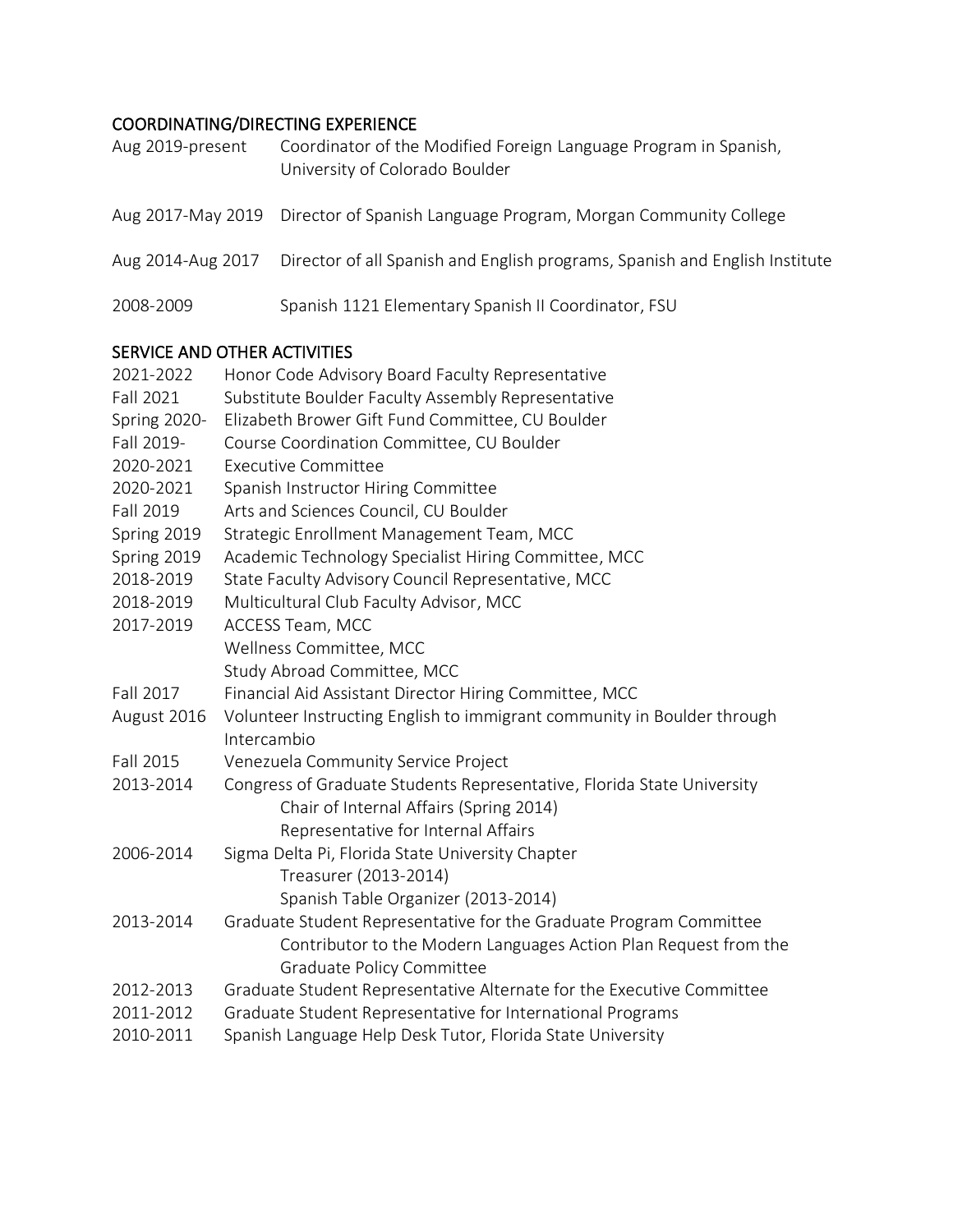- 2006-2007 Hispanic Migrant Children's Mentor, Lowndes Middle School, Valdosta, GA
- 2005-2007 Latin American Student Association, Valdosta State University Treasurer

## PROFESSIONAL DEVELOPMENT

| Spring 2021      | Summer Online Teaching Academy                                                                                                                                                       |
|------------------|--------------------------------------------------------------------------------------------------------------------------------------------------------------------------------------|
| <b>Fall 2020</b> | Virtual Reality Pilot Partnership with ALTEC                                                                                                                                         |
| Spring 2020      | Blended Language Learning: Design and Practice for Teachers: An Online Course                                                                                                        |
|                  | through CU Boulder/Coursera (taught by Edwige Simon)                                                                                                                                 |
| Spring 2020      | Colorado Congress of Foreign Language Teachers Conference, Aurora, Colorado                                                                                                          |
| Spring 2020      | The Language Educator Book Club, CU Boulder                                                                                                                                          |
|                  | Book of Focus: Disability and World Language Learning: Inclusive Teaching                                                                                                            |
|                  | for Diverse Learners (Sally S. Scott and Wade Edwards 2019)                                                                                                                          |
| Spring 2019      | Colorado Congress of Foreign Language Teachers Conference, Aurora, Colorado                                                                                                          |
|                  | (February 2019)                                                                                                                                                                      |
| <b>Fall 2018</b> | 2:2 Conference, Pueblo Community College (September 2018)                                                                                                                            |
|                  | Hispanic Association of Colleges and Universities (HACU) Conference (October<br>2018)                                                                                                |
| Spring 2018      | Professional Development Day: Team Building, Morgan Community College                                                                                                                |
| Fall 2017        | Professional Development Day: Faculty Mental Health Training, Morgan                                                                                                                 |
|                  | <b>Community College</b>                                                                                                                                                             |
| Fall 2017        | 2:2 Conference, Pueblo Community College (October 2017)                                                                                                                              |
| Aug 2016         | Spanish Instructional Teacher Training (January 2017, August 2016, January 2016,<br>August 2015, January 2015, August 2014 - Children's and Adult's Spanish<br>Instructor Trainings) |
| April 2014       | Honors Week, Movie Panel Participant: "Dictatorship in Chile as depicted by Pablo                                                                                                    |
|                  | Larraín's film NO", Sigma Delta Pi, Center for Global Engagement, Florida State<br>University                                                                                        |
| Spring 2014      | Honors Week Movie Panel Organizer, Sigma Delta Pi, Center for Global                                                                                                                 |
|                  | Engagement, Florida State University                                                                                                                                                 |
| Fall 2013        | Program for Instructional Excellence Workshops, Center for Teaching and Learning,<br>Florida State University                                                                        |
|                  | "What to Expect as a New Faculty member in a Community College"<br>"Planning Class Activities"                                                                                       |
|                  | "Bringing Out the Best in Your Students"                                                                                                                                             |
| Fall 2007        | Program for Instructional Excellence Orientation, Center for Teaching and Learning,<br>Florida State University                                                                      |

## STUDY ABROAD EXPERIENCE

Summer 2007 University of Guadalajara in Guadalajara, México, Family Homestay Took courses in Latin American Literature and Film to complete my undergraduate degree in Spanish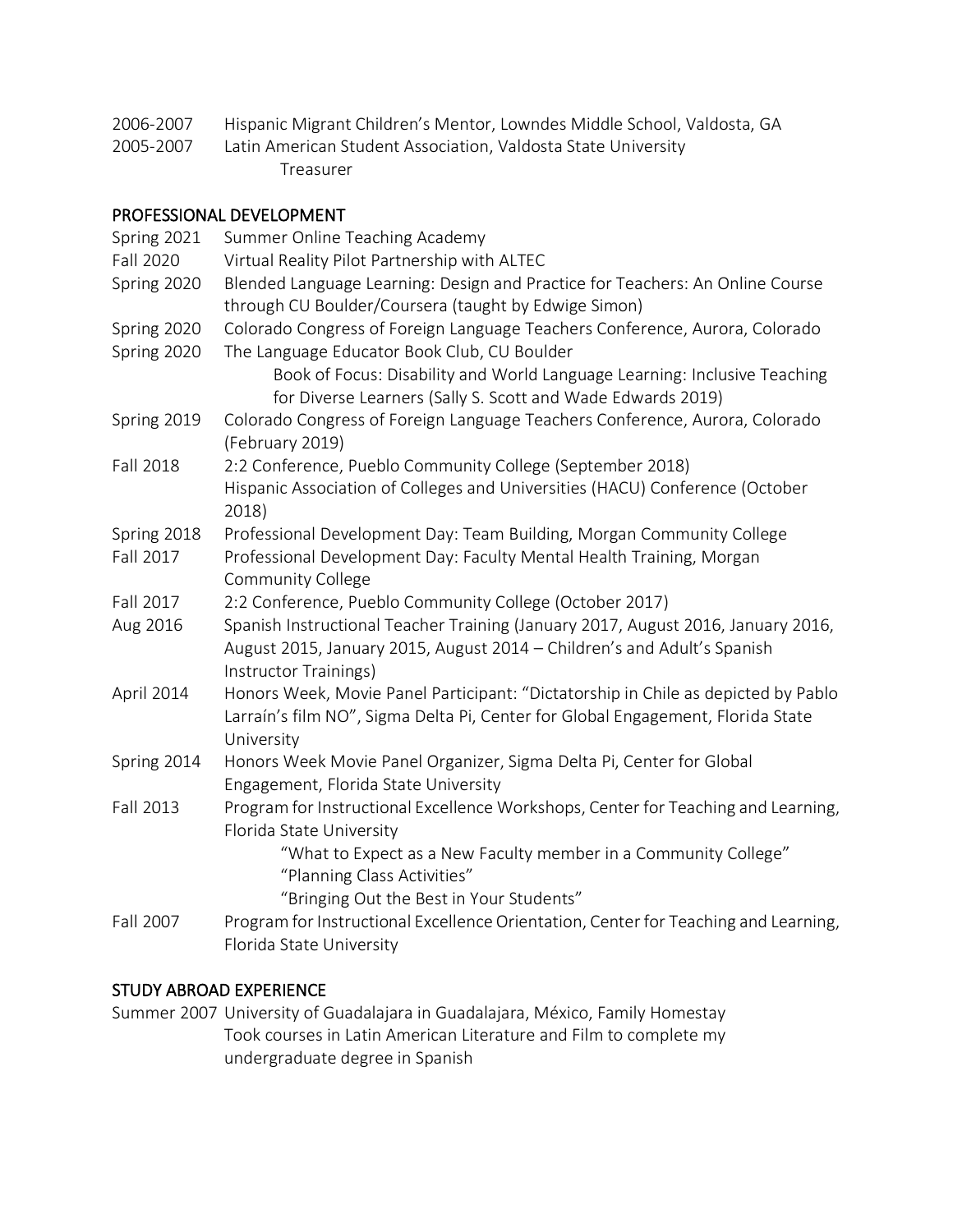#### CONFERENCE PRESENTATIONS

- Huard, Elizabeth and Anne Becher. Your Classroom As Your Students' Happy Place. Colorado Congress of Foreign Language Teachers. Aurora, Colorado. February 2022.
- Huard, Elizabeth and Anne Becher. Supporting Struggling Students in Traditional Language Classes. Colorado Congress of Foreign Language Teachers. Loveland, Colorado. February 2020.
- Huard, Elizabeth. Food, Freedom, and Francoism: Subjectivity in Almudena Grandes's Inés y la alegría. Conference on Food in Literature, Film, and the Arts. San Antonio, Texas. February 2014.
- Huard, Elizabeth. 2013. Tasting Fruit, Tasting Freedom: Food, Emotion, and Identity in Margarita Engle's Singing to Cuba. 33rd Annual Romance Language Conference. University of Cincinnati. Cincinnati, Ohio. April 2013.
- Huard, Elizabeth. 2012. Transitional Tastes: The Politics of Food in Manuel Gutiérrez Aragón's La mitad del cielo. The 19th Annual Carolina Conference on Romance Literatures. University of North Carolina. Chapel Hill, North Carolina. March, 2012.
- Huard, Elizabeth. 2011. Eating Dis/Orders: The Questioning of the Alimentary American Dream in Luis Rafael Sánchez's La Guaracha del Macho Camacho. Political Dreams and Nightmares in Iberian and Latin American Literatures. University of Chicago. Chicago, Illinois. April, 2011.
- Huard, Elizabeth. 2008. La búsqueda de la identidad femenina: La comida y su papel en Melocotones helados. VIII Congreso Internacional de Literatura Hispánica. Puntarenas, Costa Rica. March 2009.
- Huard, Elizabeth. 2005. The Effects of Missionaries on the Huaorani Indians of the Amazon Jungle Since 1955. Twelfth Annual Symposium on Undergraduate Research. Valdosta State Unversity. Valdosta, Georgia. April, 2006.

## PUBLICATIONS

- Huard, Elizabeth. "Transitional Tastes: Food Metaphors and Character Development in Manuel Gutiérrez Aragón's Half of Heaven (Spain, 1986) and Silvio Caiozzi's The Moon in the Mirror (Chile, 1990)". Food, Culture, and Society (2016).
- Huard, Elizabeth. "Eating Dis/orders: The Alimentary American Dream in Luis Rafael Sánchez's La Guaracha del Macho Camacho." Romance Notes 54.2 (2014).

#### LANGUAGE SKILLS

English, native Spanish, near native French, reading knowledge Italian, reading knowledge German, reading knowledge

## TECHNOLOGY SKILLS

Proficient in Microsoft office applications including Word, Powerpoint, Excel, some experience with Microsoft Publisher and InDesign